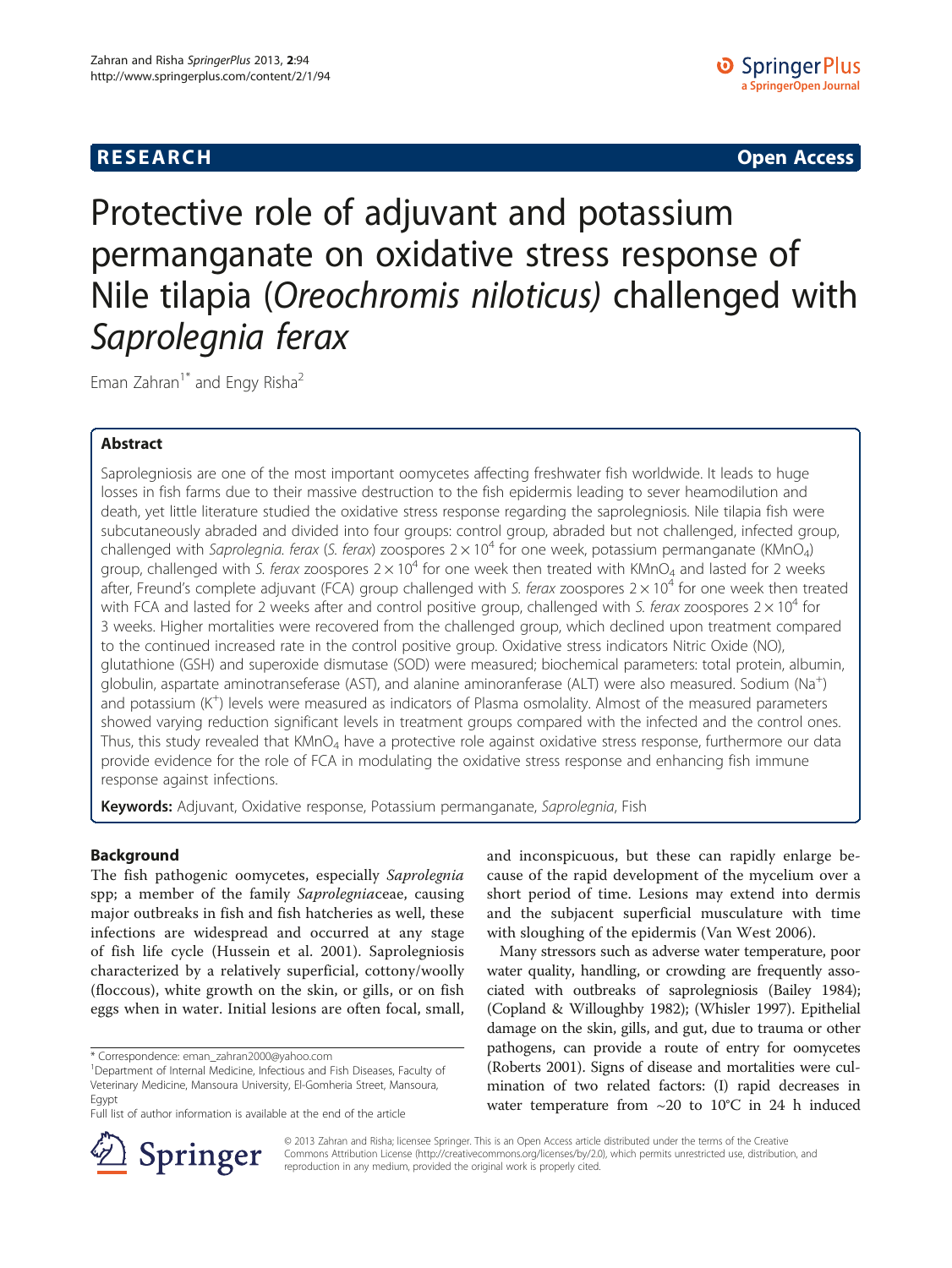subsequent immunosuppression; and (2) maintenance of low temperatures favoured high levels of Saprolegnia sp. , zoospores (≥5 spores ml) (Bly et al. [1992](#page-8-0)).

Reactive oxygen species (ROS), such as superoxide anion radicals, hydrogen peroxide, and hydroxyl radicals, are continuously formed in oxygen-consuming organisms. Presence of toxic chemicals or pollutant or infection in fish environment could help in production of these ROS and so create an imbalance and it can result either in subsequent down regulation of the antioxidative response or oxidative damage outright in organisms (Valavanidis et al. [2006\)](#page-9-0). Oomycetes infection in fish produce damage to the epidermis with mycelial penetration, thus fish like other vertebrates, defend their self-using the antioxidant defense system (Alvarez et al. [2005](#page-8-0)).

Treatment of water mold infection is very difficult and legally available drugs are also limited. Potassium permanganate, copper sulfate and formalin have been used for treatment of water mold infection. Furthermore, salt dips are also used to treat water molds and help to counteract the osmotic stress in the infected fish with damage skin (Treves-Brown, [2000](#page-9-0); and Straus et al., [2009](#page-9-0)). Malachite green (MG) has consistently been the most effective oomyceticidal among numerous compounds tested widely used to treat water mold infections on fish and their eggs, however; many countries have banned the use of MG in food-fish production because of its risk to human health (Treves-Brown, [2000\)](#page-9-0). Thus, many drugs have had been screened for their anti-water mold activity to try to replace MG. Potassium permanganate has been tested as a fungicide on eggs of several fish species. Effective dosages have been found to vary with the fish species tested.

Immunostimulant are agents used to enhance the nonspecific immune response (Sakai [1999](#page-9-0)). They include synthetic chemicals, drugs, and various natural products. Adjuvants are usually mixed with specific antigen preparations in order to elevate a specific immune response. However, they can also be used alone to elicit only a nonspecific response. Freund's adjuvant was one of the first immunostimulant to be used in animals and has been shown to elicit a nonspecific immune response (Olivier et al. [1985](#page-9-0); Olivier et al. [1986b;](#page-9-0) Chen et al. [1998](#page-8-0)).

Tilapia (Oreochromis sp.) is one of the most important cultured freshwater fish worldwide, due to faster growth rate in warm waters, resistance to adverse conditions, relatively low production cost, meat quality and flavour, high protein content, and consumer preference for its phenotype (especially, its attractive colour). In Egypt, Nile tilapia (Oreochromois niloticus) is one is one of the most significant species for fish farming and for biological studies as well (Zaitseva et al. [2006\)](#page-9-0).

In Egypt, fish farmers suffered from outbreaks of Saprolegniasis in their farms causing severe damage;

affecting eggs hatchability and evoke higher mortalities. Most literature concerned with the pathogenicity of S. parasitica; we would like here to investigate the pathogenicity of a pathogenic isolate of S. ferax. To our knowledge there is no studies have been conducted to investigate the effect of different treatment methods against the oxidative stress response induced by Saprolegnia infection in fish. Thus, to better understand their activities underlying Saprolegnia infection, we assessed the effect of two different treatments; potassium permanganate  $(KMnO<sub>4</sub>)$  as chemical treatment and Freund's complete adjuvant (FCA) as chemical synthetic immunostimulant on the induced mortalities and the oxidative stress response as well as biochemical parameters in Saprolegnia challenged Nile tilapia, the most important cultured fish in Egypt.

# Results

### Pathogenicity experiment

The result showed that the mortality reached levels of 25, 27.5 and 30% of mortality in and  $KMnO<sub>4</sub>$ , FCA, and control positive group, respectively. The mortality declined to 15 and 10% by the second week in  $KMnO_4$  and FCA groups, respectively. No mortalities were recorded in the second week after treatments for  $KMnO<sub>4</sub>$  and FCA groups. However, the number of dead fish was continued to increase in control positive group peaked up to 92.5% after 3 weeks. No mortalities occurred in the control negative group (Table 1).

The affected fish had typical signs of water mold infection, with cotton-like growths on the body and fins associated with listlessness, erratic swimming, and rising near water surfaces or resting with their abdomen on the aquarium. All dead fish showed mycelia growth on the body (Figure [1](#page-2-0)).

# Effect on oxidative enzymes

Potassium permanganate (KMnO<sub>4</sub>) treatment group

1) Antioxidant response:

NO level was significantly increased at week1 in the infected group compared to the control negative group. In  $KMnO<sub>4</sub>$  it significantly increased at week 2

Table 1 Nile tilapia (Oreochromis niloticus) mortalities per week, total mortalities (TM) % and survival % out of 40 individuals /group for 3 weeks (1st W, 2nd W and 3rdW) to  $(2 \times 10^4$  spore/L) zoospores of S. ferax

| Groups            | Mortality% |       |                  | TM%/group | Survival % |
|-------------------|------------|-------|------------------|-----------|------------|
|                   | 1st W      | 2nd W | 3rd W            |           |            |
| KMnO <sub>4</sub> | 25         | 15    |                  | 40        | 60         |
| <b>FCA</b>        | 27.5       | 10    | 0                | 37.5      | 62.5       |
| +ve control       | 30         | 425   | 20               | 92.5      | 7.5        |
| -ve control       | 0          | ∩     | $\left( \right)$ | 0         | 100        |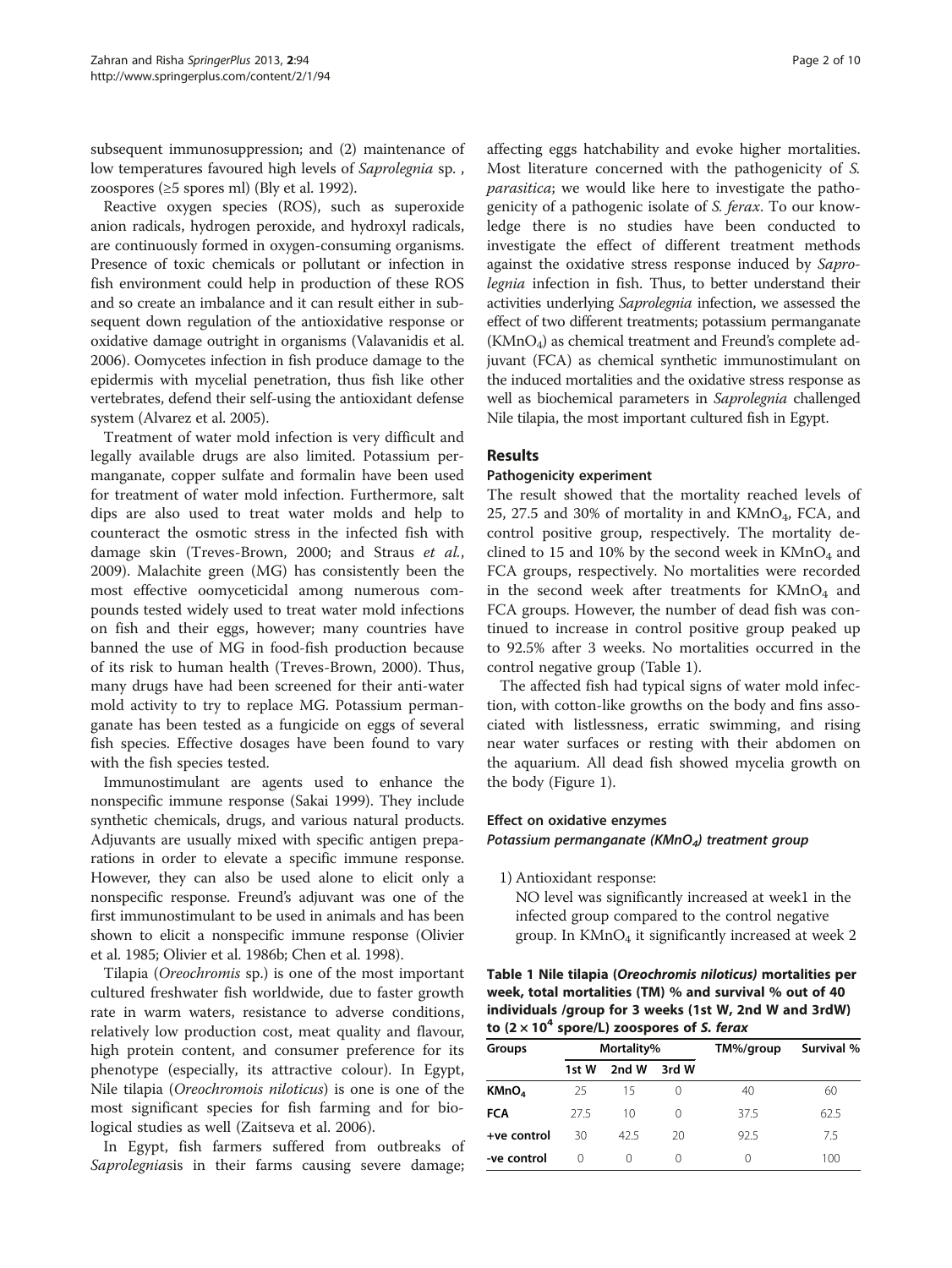<span id="page-2-0"></span>

Figure 1 Nile tilapia experimentally infected with  $2x10<sup>4</sup>$  of S. ferax, showing cotton wool like masses on the body.

and 3 compared to the control group. However, there were no significant differences in NO level between KMnO<sub>4</sub> group and infected group (Figure 2a).

GSH level was significantly increased at week1 in the infected group in comparison to their control. While at week 2 and 3, the level had a significant a threefold and two fold decreases compared to the infected one; respectively. GSH level was neither

significantly different at week 2 and week 3 in KMnO4 group nor from the control group (Figure 2a).

SOD encounter a significant decrease in the infected group at week1 compared to the control where it remained at a lower level at week 2 in KMnO4 group. However, SOD had a significant rise again by week 3 after  $KMnO_4$  treatment to match within control level (Figure 2c).

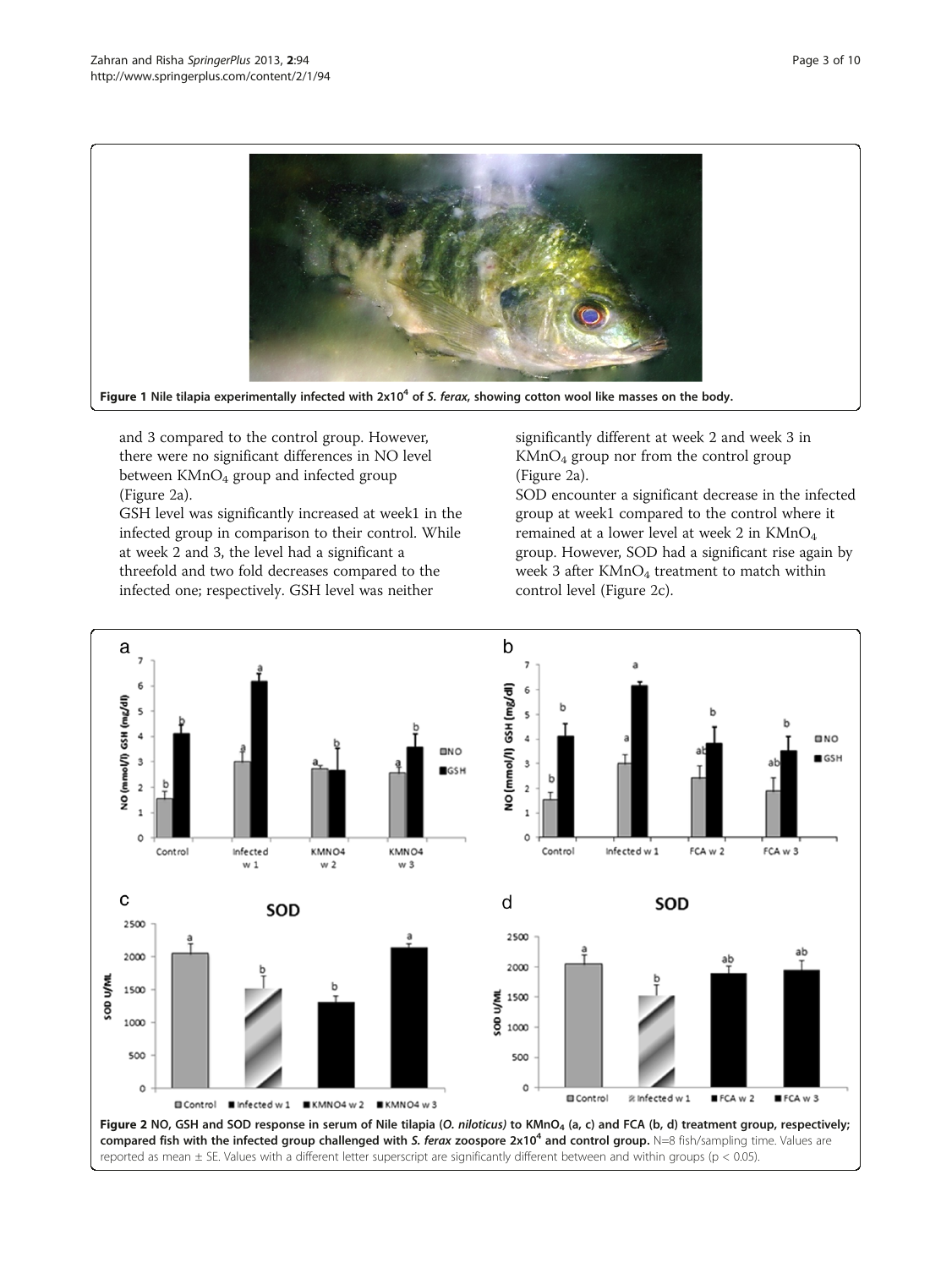2) Biochemical analysis and plasma osmolality: ALT levels showed no significant changes at any time of experiment. However, AST had a significant rise in the infected group at week 1 which declined by week 2 and 3 in  $KMnO_4$  group to be within the control level (Figure 3a).

Results showed that albumin level had a nonsignificant nominal decreased at week 1 in the infected group compared to control group, however; in  $KMnO<sub>4</sub>$  group, the level was significantly decreased at week 2 and 3 compared to the infected and the control group (Figure 3c). Nile tilapia plasma Na<sup>+</sup> concentrations had a nominal increase at week 1 in the infected group as well as at week 2 and a significant increase at week 3 in KMnO4 group compared to the control group. However, there were no significant differences between both the infected group and  $KMnO<sub>4</sub>$  group. Plasma K<sup>+</sup> concentration had another trend in which a significant increased level occurred at week 1 in the infected group and week 3 after  $KMnO<sub>4</sub>$  group while it has a non-significant decrease by week 2 in KMnO4 group (Figures [4](#page-4-0)a, [5](#page-4-0)c).

# Adjuvant (FCA) treatment group

### 1) Antioxidant response:

NO level was significantly increased in the infected group compared to the control one. However, there were no significant differences between the NO level at week 2 and 3 in the FCA group or with any other group. GSH level was the same manner like the KMnO4 group (Figure [2](#page-2-0)b). SOD encounter a significant decrease in the infected group compared to the control. The level was increased nominally by week 2 and 3 in FCA group (Figure [2](#page-2-0)d).

2) Biochemical analysis and plasma osmolality: ALT and AST levels exhibited same pattern like the  $KMnO<sub>4</sub>$  group (Figure 3b). Albumin level had a different pattern; it has a significant decrease at week 1 in the infected group. However, it encountered a significant increase at week 2 and 3 in FCA group compared to the infected one and there were no significant between both times and the control one (Figure 3d).

Nile tilapia plasma Na<sup>+</sup> concentrations had a nominal increased in the infected group at week 1.

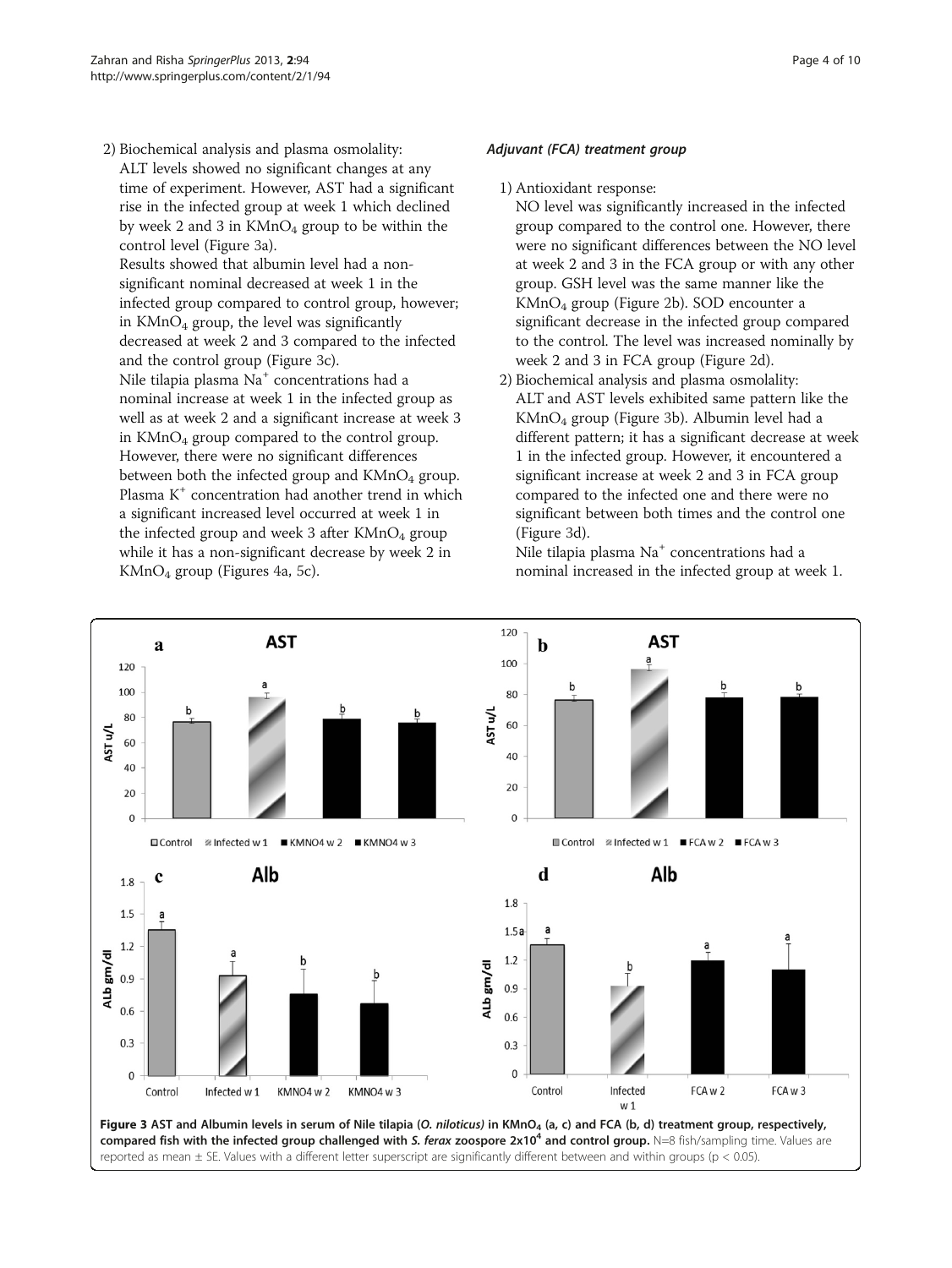<span id="page-4-0"></span>

However, its level had a significant decrease again by week 2 and 3 in FCA group in comparison to both infected and control groups. Plasma K<sup>+</sup> concentration significantly increased at week 1 in the infected group. At week 2 in FCA group the level decreased again significantly compared to the infected group; but was not significant compared to the control group (Figures 4b, 5d).

# **Discussion**

Saprolegniosis is one of the most important oomycetes infections that can cause huge economic losses in cultured ecosystems (Van West [2006;](#page-9-0) Phillips et al. [2008\)](#page-9-0). Our results clearly demonstrated the pathogenicity of S. ferax to Nile tilapia associated with higher mortalities. The present results were in agreement with (Stueland et al. [2005](#page-9-0)) who found that two of seven Saprolegnia spp. strains, tested for their pathogenicity to Atlantic salmon Salmo salar,

caused 89% and 31% cumulative mortality in challenged salmonids. These strains were significantly more pathogenic than the other strains tested. Moreover, (Hussein and Hatai [2002\)](#page-8-0) reported that the cumulative mortalities of the different salmonids fish groups exposed to  $2 \times 10^5$ spore/L concentrations of S. salmonis NJM 9851 were 90% for brown trout, 93.3% for sockeye salmon and 100% for rainbow trout, masu salmon, and Japanese char, however; all salmonid species exposed to  $2 \times 10^5$  spore/L concentrations of S. parasitica NJM 9868 had a cumulative mortalities of 100%. Saprolegnia lesions were in form of cottony like masses on different sites on fish body mainly in the dorsal region and on the dorsal and adipose fins (Yanong [2003\)](#page-9-0) which in same event with our results lesion appeared mostly in all sites which are exposed to scarification during descaling process. The death mainly occurred due to the osmotic failure caused by the damaged epidermis (Bruno and Poppe [1996\)](#page-8-0).

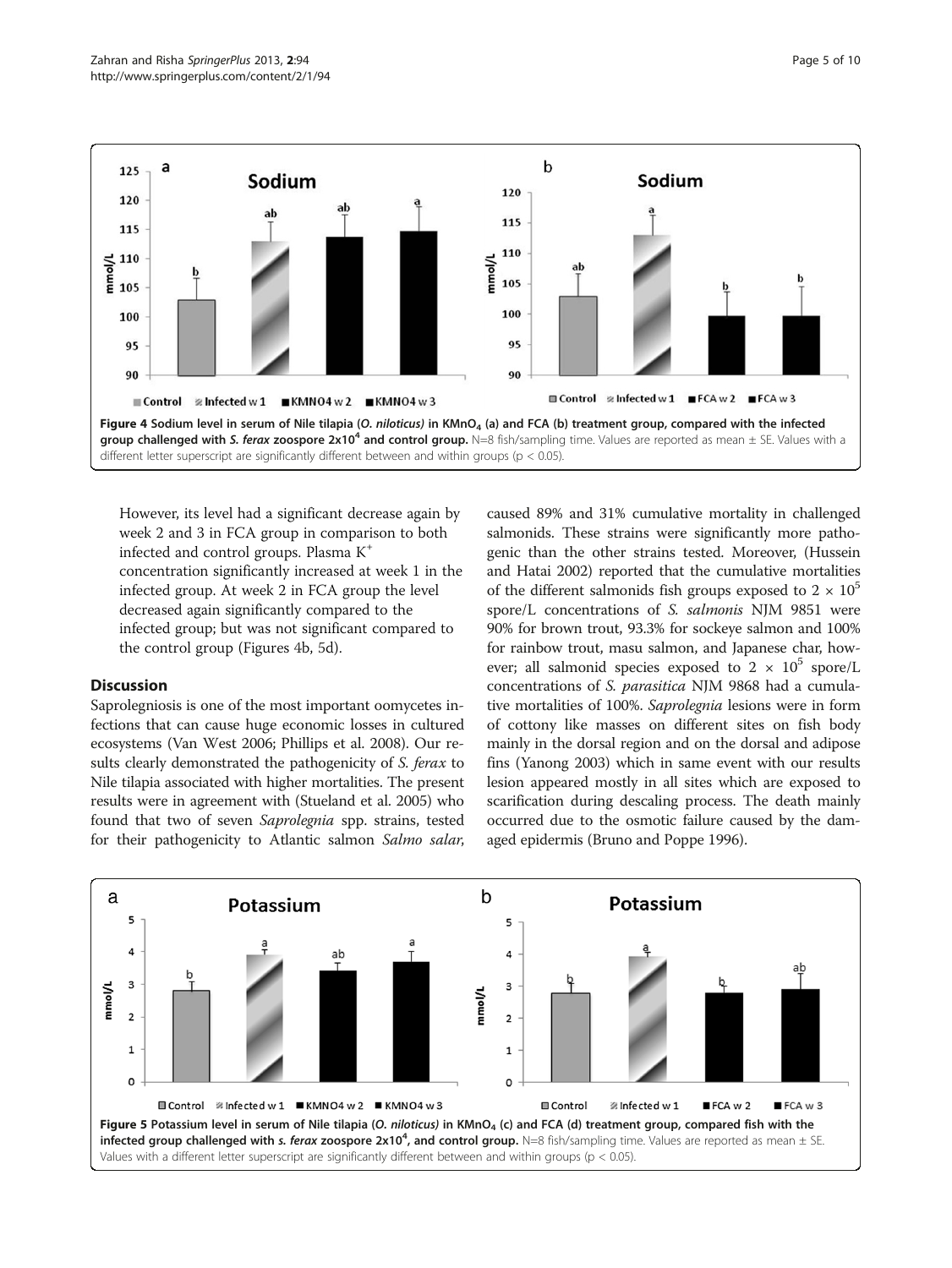Our results showed that Potassium permanganate as a chemical treatment lowering the mortality to 15% in the 2nd week and 0 in the 3rd week; compared to 42.5 and 20% of mortality by 2nd and 3rd week in the control positive group, respectively. The most effective treatment for controlling saprolegniosis is the malachite green; however, since it has several drawbacks (Schreier et al. [1996\)](#page-9-0) it's not permitted for use in fish-farming in most countries. Thus, the need to search for alternative compounds as effective as malachite green is imperative.

Potassium permanganate is used for ectoparasites, bacteria, fungal disinfections on the skin and gill of fishes, it act as an oxidant through decreasing BOD of water by oxidize the organic matter and the amount of oxygen will be increase by using potassium permanganate (Noga [2010\)](#page-9-0). (Marking et al. [1994\)](#page-9-0) examined two In the same event, (Rasowo et al. [2007](#page-9-0)) investigated the effect of formaldehyde, sodium chloride, potassium permanganate and hydrogen peroxide treatment for saprolegniosis in catfish (C. gariepinus) eggs and found that the best hatchability performance was when eggs treated with 2 ppm potassium permanganate for 30 min (96.7%). (Darwish et al. [2009](#page-8-0)) evaluate the efficacy of  $KMnO<sub>4</sub>$  at a dose of 2.0 mg/L above the potassium permanganate demand for 2 h duration against Columnaris infection in channel catfish using different route of administration and found that using  $KMnO<sub>4</sub>$  simultaneously with challenge give 99% survival while using  $KMnO<sub>4</sub>$  postchallenge enhanced survival (85%) than positive control (78%); which conclude overall efficacy of  $KMnO_4$  as a treatment against skin infection. (Marking et al. [1994\)](#page-9-0) reported that potassium permanganate at two concentrations 50 and 100 mg/l decreased fungal infection of rainbow trout eggs but rate of hatching didn't increase. Our results were supported by (Thomas-Jinu and Goodwin [2004\)](#page-9-0) who found that KMnO4 reduced columnaris mortality from 100% to 69%.

Adjuvant treatment as immunostimulant improved the mortality rates from 27.5% to 10% from the first to the second week compared to the control positive which encountered 30% and 42.5% of mortality in week 1and 2. Furthermore, no mortalities were recorded in the 3rd week in FCA group. In addition, FCA treatment showed to some extent a better rate for fish survival compared to  $KMnO_4$  treatment in the second week after challenge. To our knowledge, there are no studies for using FCA alone as immunostimulant to enhance fish immunity infected with saprolegniosis or investigate its effect regarding the antioxidant response in fish. However, Many coworkers have shown that the adjuvant has a great effect on innate immune response; For example, injection of FCA induces nonspecific protection against several bacterial pathogens and ciliate pathogen of fish (Olivier et al. [1985](#page-9-0); Kajita et al. [1992](#page-8-0)). (Olivier et al. [1985](#page-9-0)) showed increased resistance of coho salmon (Oncorhynchus kisutch) to Aeromonas salmonicida after injection of the same preparation of FCA that we used in our studies (i.e., with killed Mycobacterium butyricum). Thus, this augmentation of the immunity reflected on the host response to evade the infection. In the same context, (Harikrishnan et al. [2009](#page-8-0)) found that a prior administration of a triherbal mixure of medicinal plant compounds, azadirachtin (Az), camphor (Ca) and curcumin (Cu), affected mortality rate positively upon changing with virulent starin of Aphanomyce invadans. On the contrary, (Kunttu et al. [2009](#page-9-0)) evaluate the efficacy of two immunostimulants, yeast b-glucan and b-hydroxy-b-methylbutyrate (HMB) to treat the Fingerling rainbow trout experimentally infected with Flavobacterium columnaris, and found that given orally both stimulants enhanced the levels of immune function parameters, but did not improve survival in challenge at any concentration of the stimulants used. Intra peritoneal injection of βglucan increased parameter values several fold, but no beneficial effect of injected glucan on survival was observed. (Zahran et al. [2012](#page-9-0)) have found that adjuvant parenteral administration in channel catfish could elect a nonspecific defence by expressing antimicrobial polypeptides histone like protein-1 (HLP-1) at a distant site (skin) HLP-1 known with its potent bactericidal, parasiticidal and funigicidal activity (Robinette et al. [1998\)](#page-9-0).

Saprolegnia infection resulted from many stress factors that fish are exposed, these factors lowering its resistance and enhance fish susceptibility to infection, Saprolegnia act through secreting proteolytic like enzymes that alter integument integrity and facilitate penetration (Peduzzi and Bizzozero [1977\)](#page-9-0).

Antioxidant activity in our study showed different patterns between both treatments to some extent; but as general both treatment had general same effects regarding the antioxidant response. NO is an important regulating signaling molecule, it produced endogenously from L-arginine and molecular oxygen by the enzyme nitric oxide synthase (Bogdan [2001](#page-8-0)). NO mediate its biological activity by binding with different targets such as, heme groups, cysteine residues, and iron and zinc clusters, thus a certain regulation of NO production is required to mediate its biological effect. When NO level is too high that may indicate presence of toxicity, stressful conditions, infectious agent that all participate in occurrence of the disease (Farrell et al. [1992;](#page-8-0) Ignarro [2000](#page-8-0); Vladutiu [1995](#page-9-0)). In the present result, NO level significantly increased in the infected group, while with both treatments they significantly decreased to within the normal value. A similar response was observed in rainbow trout inoculated with a virulent strain of Renibacterium salmoninarum compared with avirulent strains (Camposperez et al. [2000\)](#page-8-0), In the same trend (Acosta et al. [2004](#page-8-0)) found enhanced response in serum concentrations of stable nitric oxide (NO) metabolites in small weight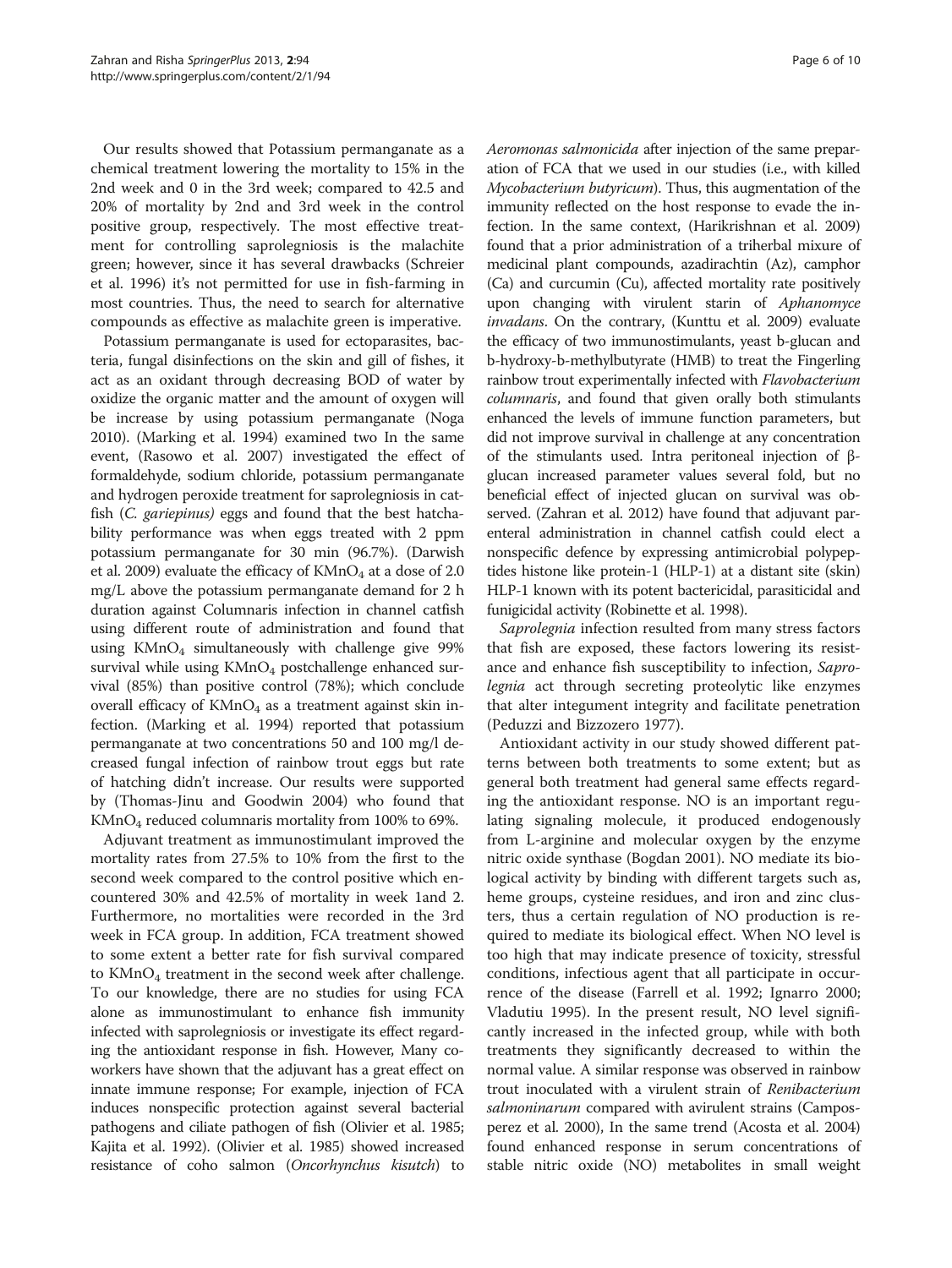gilthead sea bream (Sparus aurata) (30-75 g body weight) lasting from 6 h to six days post-infection with a peak at 24 h; when inoculated of with a sublethal dose of different Photobacterium damselae subsp. piscicida (Pdp) strains (DI-21 and 94/99), however; no such response was detected in larger fish (150-600 g).

GSH is an important antioxidant and the amount of GSH present could reflect the antioxidant potential of an organelle (Liu et al. [2008](#page-9-0)). GSH activities were significantly higher during the challenge in the infected group. This could be attributed to the induction of Reactive oxygen species (ROS), and so more antioxidant enzymes are released to compensate the damage produced by infection (Di Giulio et al. [1989](#page-8-0); Storey [1996\)](#page-9-0). (Wilhelm Filho et al. [2002](#page-9-0)) found that gill tissues are one of the main contributors of ROS generation in fish. This explanation is supported also by other studies by (Thomas and Wofford [1984](#page-9-0); Gallagher et al. [1992;](#page-8-0) Thomas and Juedes [1992](#page-9-0)) where they demonstrated higher level of GSH following exposing fish to stressor. (Oliveira et al. [2008](#page-9-0)) showed a higher adaptive competence expressed as antioxidant defenses activation, namely GSH and glutathione peroxidase (GPX) in Liver against different concentration of Phenanthrene. However, SOD level was significantly reduced upon challenge and that could be due to disruption of erythrocyte membranes by ROS caused hemorrhage and loss of antioxidant enzymes in human immunodeficiency virus (HIV-infected humans); and the typical symptom in grass carp hemorrhage virus (GCHV) infected grass carp is erythrocyte hemolysis and bleeding in the muscle may relate to the significantly decreased SOD and catalase (CAT) activities (Zhang et al. [2003\)](#page-9-0) when the grass carp were infected with GCHV. Interestingly, a significant decrease in SOD was also observed in white spot syndrome virus (WSSV) infected Penaeus monodon (Chang et al. [2003](#page-8-0)). Our results in accordance with (Kim et al. [2009\)](#page-9-0) who examined the effect of β-glucan, an immunostimulatory agent, on the superoxide dismutase (SOD) and catalase (CAT) activities of erythrocytes and Mx gene expression in grass carp challenged with grass carp hemorrhage virus (GCHV) and found that the SOD and CAT activities significantly decreased when the fish were challenged with GCHV, but it was higher in the group pre-treated with β-glucan than in infected. Similar results were obtained in Wister rats when injected mangiferin I/P at different dose to overcome cyclophosphamide toxicity; showing that Cyclophosphamide significantly lowered the superoxide dismutase and catalase (CAT) activities in lymphocytes, polymorphonuclear cells (PMN) and macrophages, while the administration of mangiferin significantly protected the activities of SOD and CAT, demonstrating the antioxidant mechanism to exist in its immunoprotective role.

Thus, it's evident that the  $KMnO<sub>4</sub>$  and adjuvant a promising tools in a protecting against immunological tissue injury may be through the regulation of antioxidant enzyme activities, thus potentiating the cellular antioxidant capacity. Moreover, it emphasize on the role of adjuvant as an immunoprotective role mediated through the inhibition of reactive intermediate-induced oxidative stress in lymphocytes, neutrophils and macrophages. Adjuvant affect macrophage activity and phagocytosis (Olivier et al. [1986a\)](#page-9-0) and thus the respiratory burst activity due to an increase in the antioxidant oxidation level in phagocytes which is an important indicator of innate immune response (Miyazaki [1998](#page-9-0)).

Biochemical analysis, revealed changes in level of Albumin, AST but no changes have been found in total protein, globulin or ALT. AST level was markedly increased in the infected group compared to  $KMnO<sub>4</sub>$  and FCA groups, while ALT didn't change. Others studies were in support to our results, they found that increased activity of AST, CK, and LDH are related to venipuncture, which is done through the musculature of the caudal peduncle. While, Sorbitol dehydrogenase and ALT appear to be present in low concentration in skeletal muscle and may be better indicators of hepatocellular damage and this indicate that there were no substantial damage to internal organ as the liver (Tripathi et al. [2003\)](#page-9-0). Also, Biochemical changes in fish included significant hyperglycemia, hyponatremia, and hypochloridemia were evident in koi (Cyprinus carpio) experimentally infected with Flavobacterium columnare infection (Tripathi et al. [2005\)](#page-9-0).

Albumin level exhibited a moderate decrease in the infected group compred to the control one, while it showed significant reduction by week 2 and 3 in both  $KMnO<sub>4</sub>$ group, but in FCA the albumin level matched within the control one. This may happen as a result of epidermal damage due to Saprolegnia also, through skin ulcers present on skin surface, these can represent a portal of loss of plasma protein or that excess of water diffused to the fish body through these sites resulting in slight heamodilution (Tripathi et al. [2005](#page-9-0)). Our results were in accordance with (Ruane et al. [2002](#page-9-0)) who observed reduction in plasma protein levels in common carp after confinement and in red sea bream *Pagrus major* following acute handling stress (Biswas et al. [2006](#page-8-0)). In salmonids, a reduction in serum protein concentration has been observed when the fish were infected or stressed (Melingen et al. [1995;](#page-9-0) Møyner et al. [1993\)](#page-9-0). These differences are possibly species-specific effects of environmental conditions on serum/plasma protein and globulin concentrations in fish.

Plasma ion concentration in the present study showed variations in their levels;  $Na^+$  and  $K^+$  was increased in the infected group and decreased to some extent in the other groups. This is also can be explained in the same context which account for damaged epidermis and loss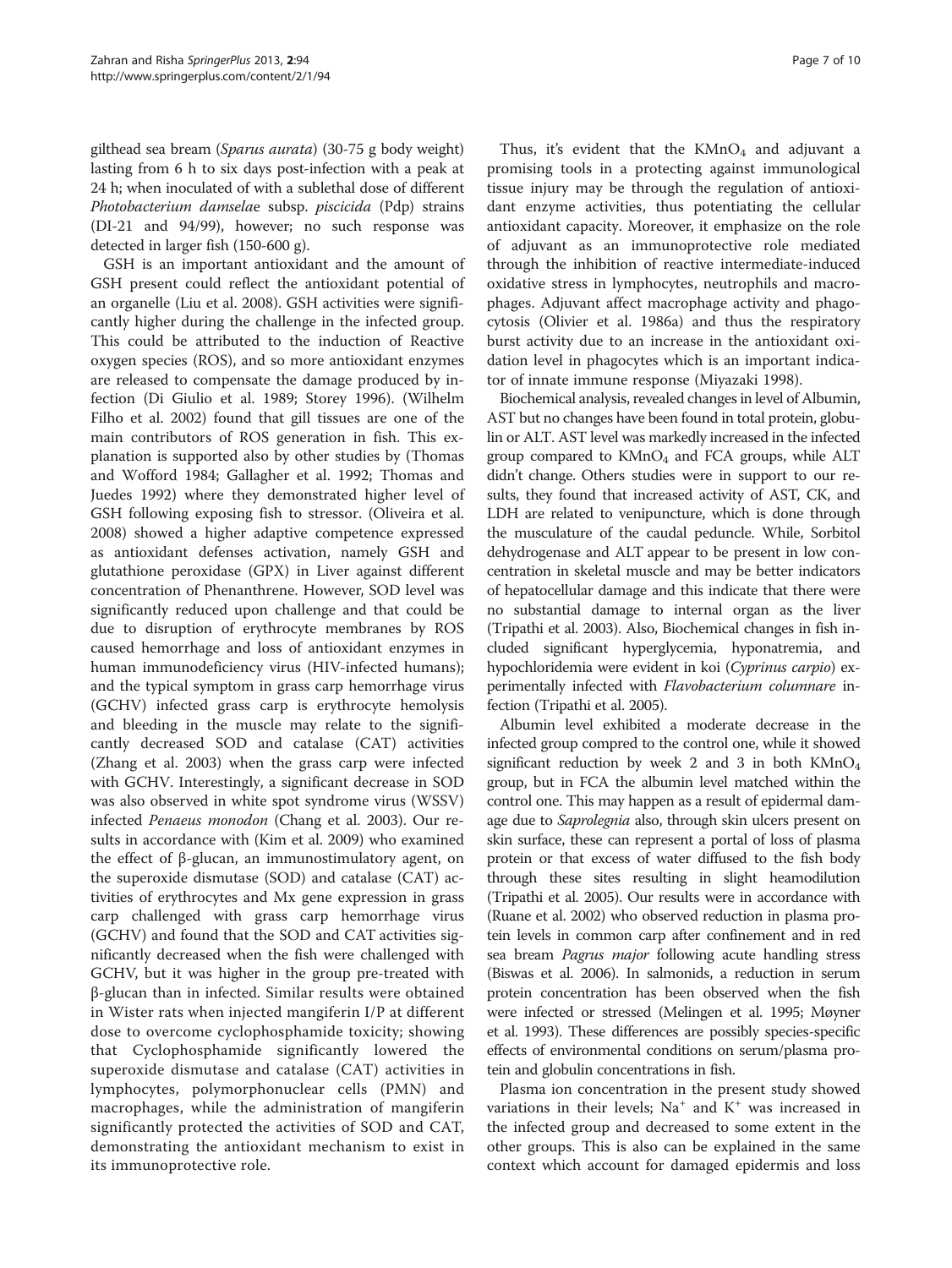of the integument integrity and so increase in the permeability with loss of this ions or being diffused from water into fish body. Changes in biochemical parameters in hybrid tambacu fish naturally parasitized by Dolops carvalhoi (Crustacea, Branchiura), a fish louse were in form of increases in MCHC, plasma glucose levels, serum protein, sodium and chloride levels, number of monocytes and PAS-positive granular leukocytes (PAS-GL), when compared with values in control fish (Tavares-Dias et al. [2007\)](#page-9-0). Freshwater fish body is hypertonic to the surrounding environment and so upon infection with Saprolegnia and subsequent skin damage this could results in influx of the water into fish body, potentially resulting in osmoregulatory failure and disruption in the electrolytes homeostasis (Tripathi et al. [2005](#page-9-0)).

### Conclusion

In conclusion,  $KMnO<sub>4</sub>$  has proven a beneficial effect against saprolegniosis and show a protective role against oxidative damage in saprolegniosis-infected Nile tilapia while parenteral administration of adjuvant showed better fish survival rate in Saprolegnia infected Nile tilapia due to induction of innate immune response and enhancement of fish resistance against infection. Also, it showed the ability to offer a marked protective effect against oomycetes infection in farmed fish stocks

# Methods

#### Chemical agents

#### Potassium permanganate (KMnO<sub>4</sub>)

Potassium permanganate  $(KMnO<sub>4</sub>)$ ; Nasr. Co., Cairo, Egypt. A stock solution of  $KMnO<sub>4</sub>$  was prepared by dissolving  $1$  g of  $KMnO<sub>4</sub>$  in  $1$  L of reagent grade water. KMnO4 dosed at 2.5 ppm (mg/l), calculated according to potassium permanganate demand average of the experimental tanks  $0.5 \text{ mg/l} + 2 \text{ mg/l}$  according to (Plumb and Hanson [2010\)](#page-9-0).

#### Freund's complete adjuvant (FCA)

Freund's complete adjuvant (Difco #263810), consisting of 5 mg of killed, dessicated Mycobacterium butyricum in 10 ml of adjuvant (8.5 ml paraffin oil and 1.5 ml of manniden monooleate) was prepared immediately before use.

#### Fungal strain

One isolate of Saprolegnia used in challenge experiment; Saprolegnia ferax isolate. It was isolated from skin lesions of Nile tilapia suffered saprolegniosis from different fish farms in Egypt. Isolates were identified according to their morphological and sexual character and sequenced (unpublished data). Fungal isolates were cultured on glucose yeast extract (GY) agar at 19°C. Agar with mycelia was then aseptically cut into  $1 \times 1$  cm<sup>2</sup> squares and placed into a Petri dish with 30 mL GY broth. After 2 days, the agar

remnants were removed, and the growing mycelia were cut and washed repeatedly in sterilized tap water (TW) and then transferred into 20 mL fresh sterilized TW and kept for 18–24 h at 19°C (Kitancharoen and Hatai [1996](#page-9-0)). After the zoospores of the tested Saprolegnia strains were harvested; they were counted with the zoospore suspension was counted using a haemocytometer (Bürker Türk) and then added to experimental tanks at a concentration of  $2 \times 10^4$  zoospore/l.

### Pathogenicity experiment

A total of one hundred and sixty Nile tilapia (O. niloticus) weighed 70 g were placed to eight 60-l aquarium tanks with freshwater at 15°C. Fish were fed on commercial diet ad libitum and maintained under 12 h light/ 12 h dark photoperiod. Water quality during all experiments was: dissolved oxygen 6.8–7.5 mg/l, temperature 15°C, pH 6.65–6.87, unionized ammonia <0.001 mg/l and nitrite <0.10 mg/l. Fish were acclimated for 2 weeks. Fish experimental protocol and handling was performed with regard to the ethical committee of veterinary medicine faculty and local Mansoura university rules. The fish were placed 20 fish /aquarium in duplicate aquaria per each group (40 fish/group). The experimental groups were: control negative group without zoospores exposure; infected group exposed to  $2 \times 10^4$  zoospores of S. ferax per liter of water (spore/L) and  $KMnO_4$  group is the infected group treated after one week with 2.5 ppm of  $KMnO<sub>4</sub>$ ; by adding 150 mL of the stock solution to each treated tank, FCA group is the infected group treated after one week with intraperitoneal injection of 0.1 ml of FCA and both groups lasted for 2 weeks after, and control positive group exposed to  $2 \times 10^4$  spore/L for the 3 weeks experimental period. Fish in all groups were descaled on different regions on the body using sharp scalpel then,  $2 \times 10^4$  spore/L were added to all groups except the control negative one. All aquaria were covered to minimize contamination. Water changed once a week during the treatment period with replacing the concentration of the  $KMnO<sub>4</sub>$  to be at the same exposure level for group 2. The aquaria were checked daily after the challenge for two weeks, and dead and moribund fish were removed for examination. Skin scrapings, gill and fin biopsies of removed fish were examined. S. ferax infection was confirmed via identification of broad aseptate hyphae, sporangia and encysted zoospores with light microscopy.

# Fungal diagnosis

The diagnosis of fungal infection was based on the appearance of cottony mycelial growth on the surface of the fish. Saprolegnia infection was identified by their morphological characters on Nile tilapia by direct microscopic examination of lesion and mycological culture on glucose yeast extract (GY) agar at 19°C. Identification was based on the classical morphological criteria of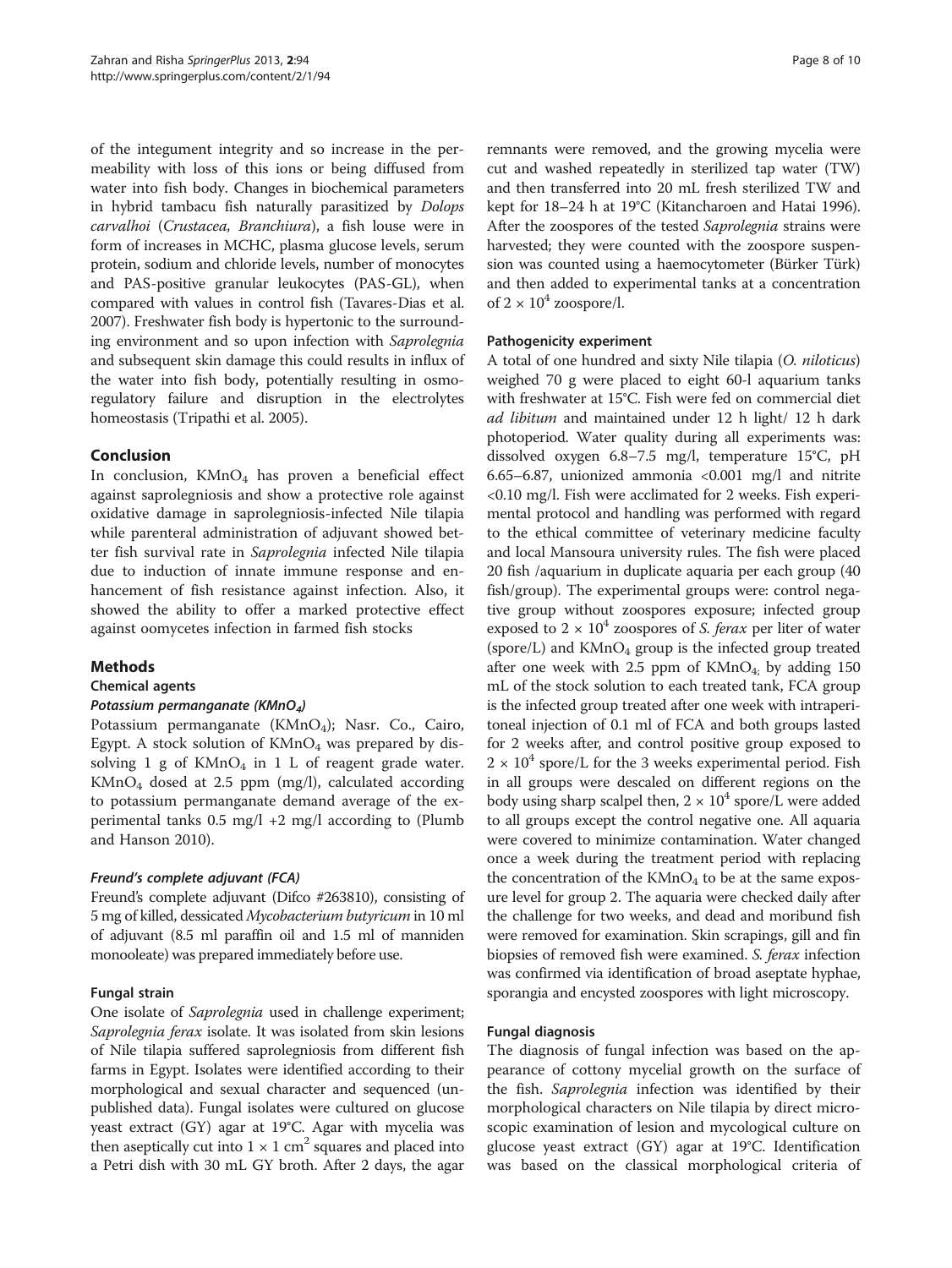<span id="page-8-0"></span>Seymour ([1970\)](#page-9-0) and Willoughby [\(1978, 1985\)](#page-9-0). The numbers of fish mortalities, moribund and surviving fishes were recorded. The dead fish and controls were also collected and subjected to analysis.

#### Oxidative enzymes and biochemical analysis

Four fish from each group (8 fish/group) were randomly selected at week 1, 2 and 3. Blood samples were collected from the caudal vein, left to coagulate, then centrifuged for 5 min at 3000 r/m for serum separation to be used for serum nitric oxide (NO), superoxide dismutase (SOD) and glutathione (GSH) measurement, moreover for some biochemical parameters measurement.

- 1. Oxidative enzymes (Nitric oxide, SOD and GSH): The serum NO, SOD and GSH were assayed spectrophotometrically (5010, Photometer, BM Co. Germany) using commercial test kits(Bio-Chain, Inc., USA).
- 2. Serum biochemical analysis: Serum aspartate aminotranseferase (AST) and alanine aminoranferase (ALT) were estimated using commercial kits (Randox UK), also total protein, albumin and serum sodium  $(Na^+)$  ,potassium  $(K^+)$ levels were measured sepectrophotometrically using test kits (stanbio.), biodiagnostic respectively.

# Statistical analysis

Data were expressed as means standard errors. Statistical analysis was performed using the software SPSS 19 (SPSS Inc, Chicago, Illinois). All data were subjected to analyses other than mortality data, which was treated as frequency data. For all tests, the effect of experimental variables (aquarium replicate, sampling day) was tested by analysis of variance One-way ANOVA and Duncan's multiple comparisons of the means to compare data obtained. Differences between treatments were considered significant when P < 0.05.

#### Abbreviations

S. ferax: Saprolegnia. ferax; KMnO4: Potassium permanganate; FCA: Freund's complete adjuvant; NO: Nitric oxide; GSH: Glutathione; SOD: Superoxide dismutase; AST: Aspartate aminotranseferase; ALT: Alanine aminoranferase; Na<sup>+</sup>: Sodium; K<sup>+</sup>: Potassium; ROS: Reactive oxygen species.

#### Competing interests

The authors declare that they have no competing interests.

#### Authors' contributions

EZ: designed the study, carried out the isolation of the strain used, challenge, treatments, sample collections, performed the statistical analysis and drafted the manuscript. ER: carried out all clinical haematological analysis. All authors read and approved the final manuscript.

#### Acknowledgements

This study was funded by faculty of Veterinary Medicine, Mansoura University

#### Author details

<sup>1</sup>Department of Internal Medicine, Infectious and Fish Diseases, Faculty of Veterinary Medicine, Mansoura University, El-Gomheria Street, Mansoura, Egypt. <sup>2</sup> Department of Clinical Pathology, Faculty of Veterinary Medicine, Mansoura University, El-Gomheria Street, Mansoura, Egypt.

#### Received: 21 January 2013 Accepted: 25 February 2013 Published: 9 March 2013

#### **References**

- Acosta F, Ruiz de Galarreta CM, Ellis AE, Diaz R, Gómez V, Padilla D, Real F (2004) Activation of the nitric oxide response in gilthead seabream after experimental infection with Photobacterium damselae subsp. piscicida. Fish &Shellfish Immunology 16(5):581–588. doi[:10.1016/j.fsi.2003.09.010](http://dx.doi.org/10.1016/j.fsi.2003.09.010)
- Alvarez RM, Morales AE, Sanz A (2005) Antioxidant defenses in fish: biotic and abiotic factors. Rev Fish Biol Fisher 15:75–88
- Bailey TJ (1984) Effects of twenty-five compounds on four species of aquatic fungi (Saprolegniales) pathogenic to fish. Aquaculture 38:97–104
- Biswas AK, Seoka M, Tanaka YT, akii K, Kumai H (2006) Effect of photoperiod manipulation on the growth performance and stress response of juvenile red sea bream (Pagrus major). Aquaculture 258:350–356
- Bly JE, Lawson LA, Dale DJ, Szalai AJ, Durborow RM, Clem LW (1992) Winter saprolegniosis in channel catfish. Dis Aquat Org 13:155–164
- Bogdan C (2001) Nitric oxide and the immune response. Nature Immun 2:907–916
- Bruno DW, Poppe TT (1996) A color atlas of salmonid diseases. Academic, London, England, p 189
- Campos-perez JJ, Ward M, Grabowski PS, Ellis AE, Secombes CJ (2000) The gills are an important site of iNOS expression in rainbow trout Oncorhynchus mykiss after challenge with the Gram-positive pathogen Renibacterium salmoninarum. Immunology 99(1):153–161. doi:[10.1046/j.1365-](http://dx.doi.org/10.1046/j.1365-2567.2000.00914.x) [2567.2000.00914.x](http://dx.doi.org/10.1046/j.1365-2567.2000.00914.x)
- Chang CF, Su MS, Chen HY, Liao IC (2003) Dietary b-1, 3-glucan effectively improves immunity and survival of Penaeus monodon challenged with white spot syndrome virus. Fish Shellfish Immunol 15:297–310
- Chen SC, Yoshida T, Adams A, Thompson KD, Richards RH (1998) Non specific immune response of Nile tilapia, Oreochromis nilotica, to the extracellular products of Mycobacterium spp. and to various adjuvants. J Fish Dis 21:39–46
- Copland JW, Willoughby LG (1982) The pathology of Saprolegnia infections of Anguilla anguilla L. elvers. J Fish Diseases 21:257–263, 5:421-428
- Darwish AM, Mitchell AJ, Straus DL (2009) Evaluation of potassium permanganate against an experimental subacute infection of Flavobacterium columnare in channel catfish, Ictalurus punctatus (Rafinesque). J Fish Dis 32(2):193–199. doi[:10.1111/j.1365-2761.2008.01015.x](http://dx.doi.org/10.1111/j.1365-2761.2008.01015.x)
- Di Giulio RT, Washburn PC, Wenning RJ, Winston GW, Jewell CS (1989) Biochemical responses in aquatic animals: a review of determinants of oxidative stress. Environ Toxicol Chem 8(12):1103–1123. doi:[10.1002/](http://dx.doi.org/10.1002/etc.5620081203) [etc.5620081203](http://dx.doi.org/10.1002/etc.5620081203)
- Farrell AJ, Blake DR, Palmer RM, Moncada S (1992) Increased concentrations of nitrite in synovial fluid and serum samples suggest increased nitric oxide synthesis in rheumatic diseases. Ann Rheum Dis 51(11):1219–1222. doi[:10.1136/ard.51.11.1219](http://dx.doi.org/10.1136/ard.51.11.1219)
- Gallagher EP, Canada AT, Di Giulio RT (1992) The protective role of glutathione in chlorothalonil-induced stoxicity to channel catfish. Aquat Toxicol 23(3–4):155–168. doi[:10.1016/0166-445x\(92\)90049-s](http://dx.doi.org/10.1016/0166-445x(92)90049-s)
- Harikrishnan R, Balasundaram C, Dharaneedharan S, Moon Y-G, Kim M-C, Kim J-S, Heo M-S (2009) Effect of plant active compounds on immune response and disease resistance in Cirrhina mrigala infected with fungal fish pathogen, Aphanomyces invadans. Aquac Res 40(10):1170–1181. doi:[10.1111/j.1365-](http://dx.doi.org/10.1111/j.1365-2109.2009.02213.x) [2109.2009.02213.x](http://dx.doi.org/10.1111/j.1365-2109.2009.02213.x)
- Hussein MM, Hatai K, Nomura T (2001) Saprolegniosis in salmonids and their eggs in Japan. J Wildl Dis 37(1):204–207
- Hussein MMA, Hatai K (2002) Pathogenicity of Saprolegnia species associated with outbreaks of salmonid saprolegniosis in Japan. Fish Sci 68:1067–1072
- Ignarro IG (ed) (2000) Nitric oxide: biology and pathobiology. Academic, New York
- Kajita Y, Sakai M, Atsuta S, Kobayashi M (1992) Immunopotentiation activity of Freund's complete adjuvant in rainbow trout Oncorhynchus mykiss [resistance to vibriosis]. Bulletin of the Japanese Society of Scientific Fisheries 58:433–437